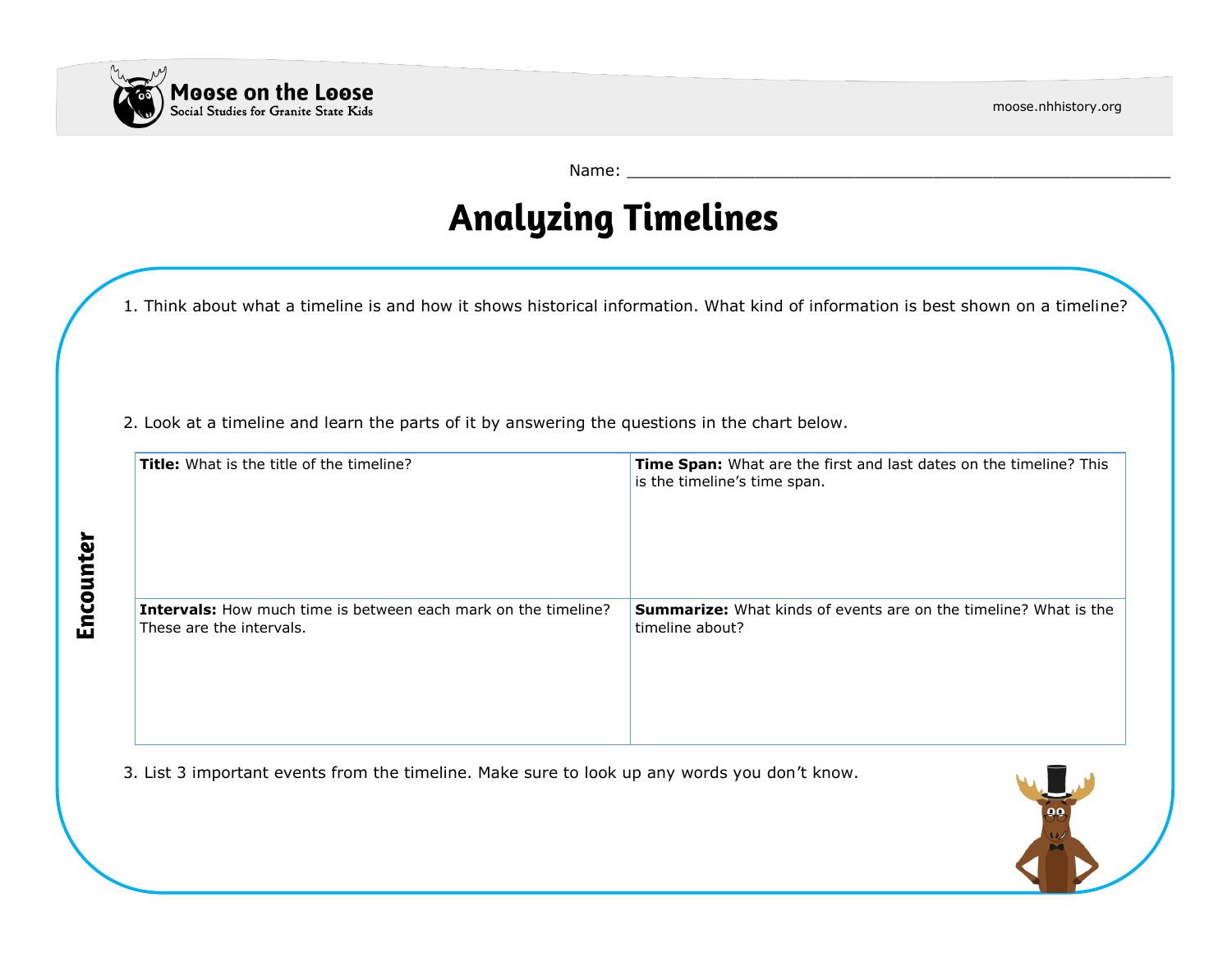

moose.nhhistory.org

## Now that you've become familiar with the timeline, it's time to take a closer look at it.

4. What does chronological order mean? Why would timelines be organized this way? Is there another way to organize a timeline?

5. Find two or more related events on the timeline. What links them together?

6. What other events could have been included on this timeline but weren't? Are there any events on the timeline that don't seem to fit with the others? Why?

7. What is fact on the timeline and what is opinion?

8. What else do you notice in this timeline? Is there anything that surprises you?